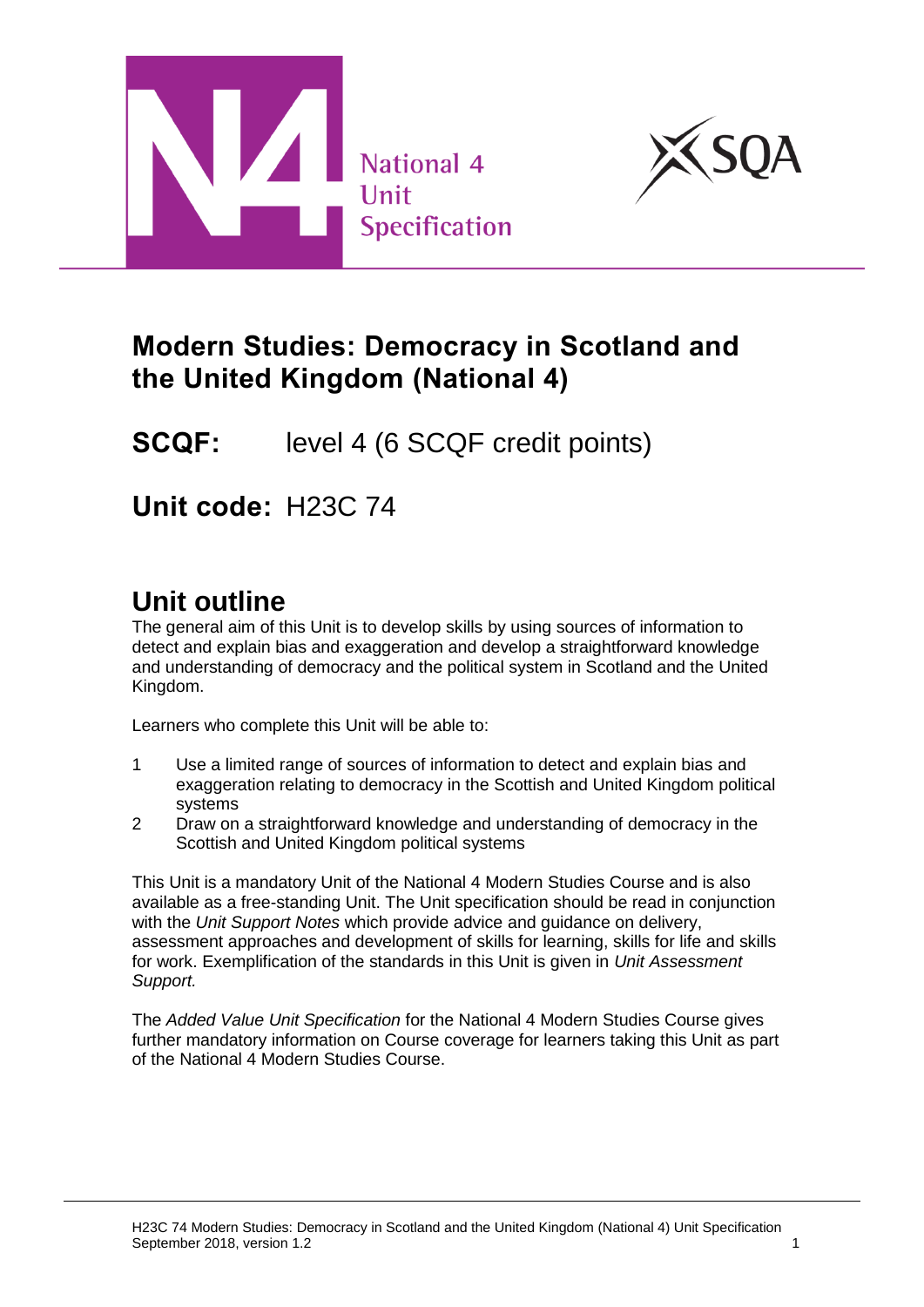#### **Recommended entry**

Entry to this Unit is at the discretion of the centre. However, learners would normally be expected to have attained the skills, knowledge and understanding required by one or more of the following or equivalent qualifications and/or experience:

National 3 Modern Studies Course or relevant component Units

In terms of prior learning and experience, relevant experiences and outcomes may also provide an appropriate basis for doing this Unit.

#### **Equality and inclusion**

This Unit Specification has been designed to ensure that there are no unnecessary barriers to learning or assessment. The individual needs of learners should be taken into account when planning learning experiences, selecting assessment methods or considering alternative evidence. For further information, please refer to the *Unit Support Notes.*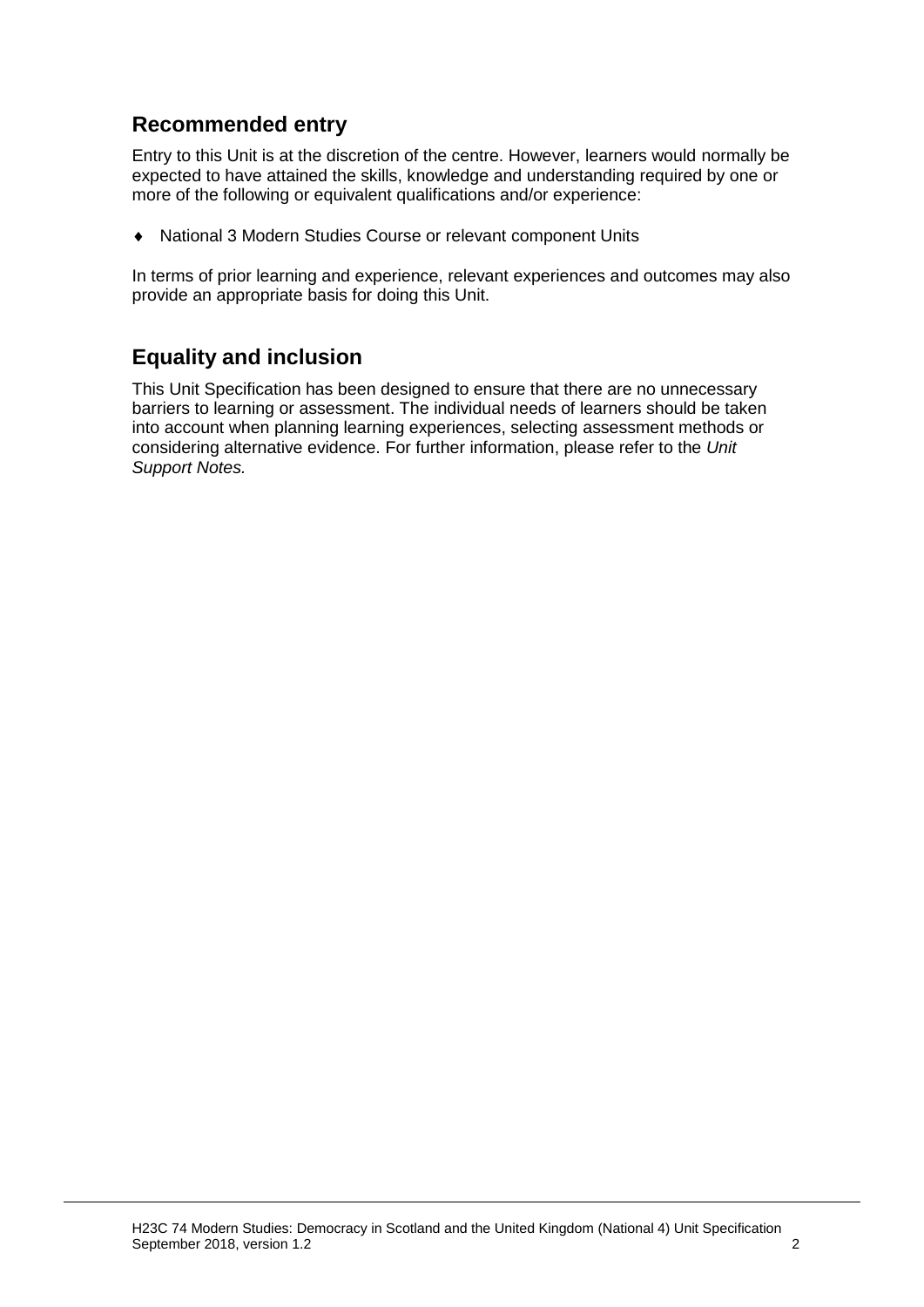# **Standards**

## **Outcomes and Assessment Standards**

### **Outcome 1**

The learner will:

- **1 Use a limited range of sources of information to detect and explain bias and exaggeration relating to democracy in the Scottish and United Kingdom political systems by:**
- 1.1 Detecting bias or exaggeration using up to two sources of information
- 1.2 Briefly explaining bias or exaggeration using evidence from up to two sources of information

### **Outcome 2**

The learner will:

- **2 Draw on a straightforward knowledge and understanding of democracy in the Scottish and United Kingdom political systems by:**
- 2.1 Giving straightforward descriptions of the main features of a political issue which draw on a factual knowledge of democracy in Scotland or the United Kingdom
- 2.2 Giving straightforward explanations relating to a political issue in Scotland or the United Kingdom

## **Evidence Requirements for the Unit**

Assessors should use their professional judgement, subject knowledge and experience, and understanding of their learners, to determine the most appropriate ways to generate evidence and the conditions and contexts in which they are used.

Evidence is required to show that the learner has met the Outcomes and Assessment Standards.

The sources of information used may be written, numerical, graphical, pictorial, audiovisual or oral.

Assessment evidence can be drawn from a variety of activities and presented in a variety of formats, including, for example, presentations, posters, brief written responses to questions and participation in group tasks. All of the evidence does not need to be from the one activity, but can be assembled from a variety of tasks and assessments carried out during the duration of the Course.

Evidence may be presented for individual Outcomes or gathered for the Unit, Units or Course as a whole by combining assessment holistically.

Exemplification of assessment is provided in *Unit Assessment Support.* Advice and guidance on possible approaches to assessment is provided in the *Unit Support Notes.*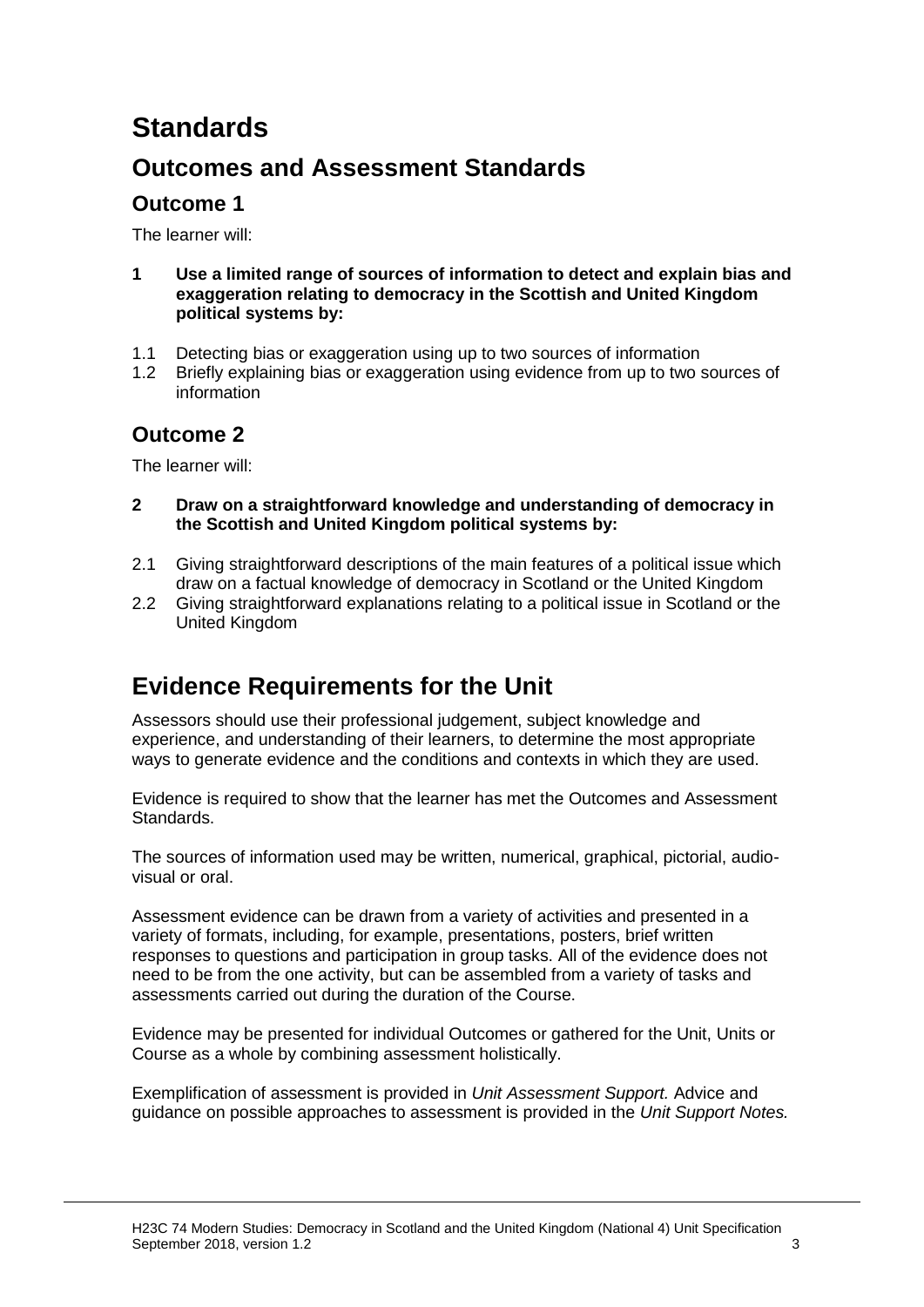## **Assessment standard thresholds**

If a candidate successfully meets the requirements of the specified number of Assessment Standards they will be judged to have passed the Unit overall and no further re-assessment will be required.

The specific requirements for this Unit is as follows:

◆ 3 out of the 4 Assessment Standards must be achieved

It should be noted that there will still be the requirement for candidates to be given the opportunity to meet all Assessment Standards. The above threshold has been put in place to reduce the volume of re-assessment where that is required.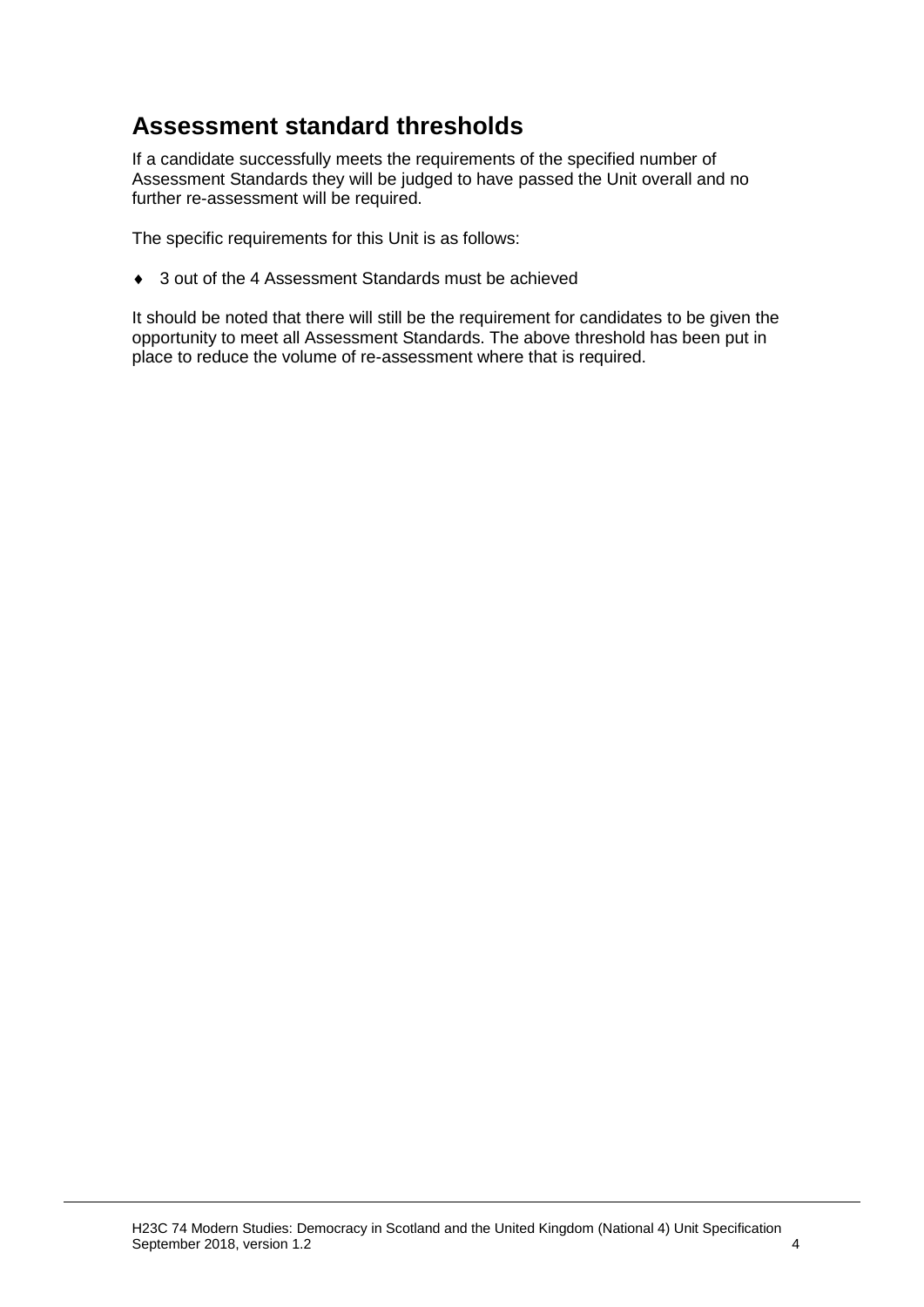## **Development of skills for learning, skills for life and skills for work**

It is expected that learners will develop broad, generic skills through this Unit. The skills that learners will be expected to improve on and develop through the Unit are based on SQA's *Skills Framework: Skills for Learning, Skills for Life and Skills for Work and* drawn from the main skills areas listed below. These must be built into the Unit where there are appropriate opportunities.

#### **1 Literacy**

1.1 Reading

#### **2 Numeracy**

- 2.3 Information handling
- **4 Employability, enterprise and citizenship**
- 4.6 Citizenship
- **5 Thinking skills**
- 5.2 Understanding
- 5.3 Applying

Amplification of these is given in SQA's *Skills Framework: Skills for Learning, Skills for Life and Skills for Work.* The level of these skills should be at the same SCQF level of the Unit and be consistent with the SCQF level descriptor. Further information on building in skills for learning, skills for life and skills for work is given in the *Unit Support Notes.*